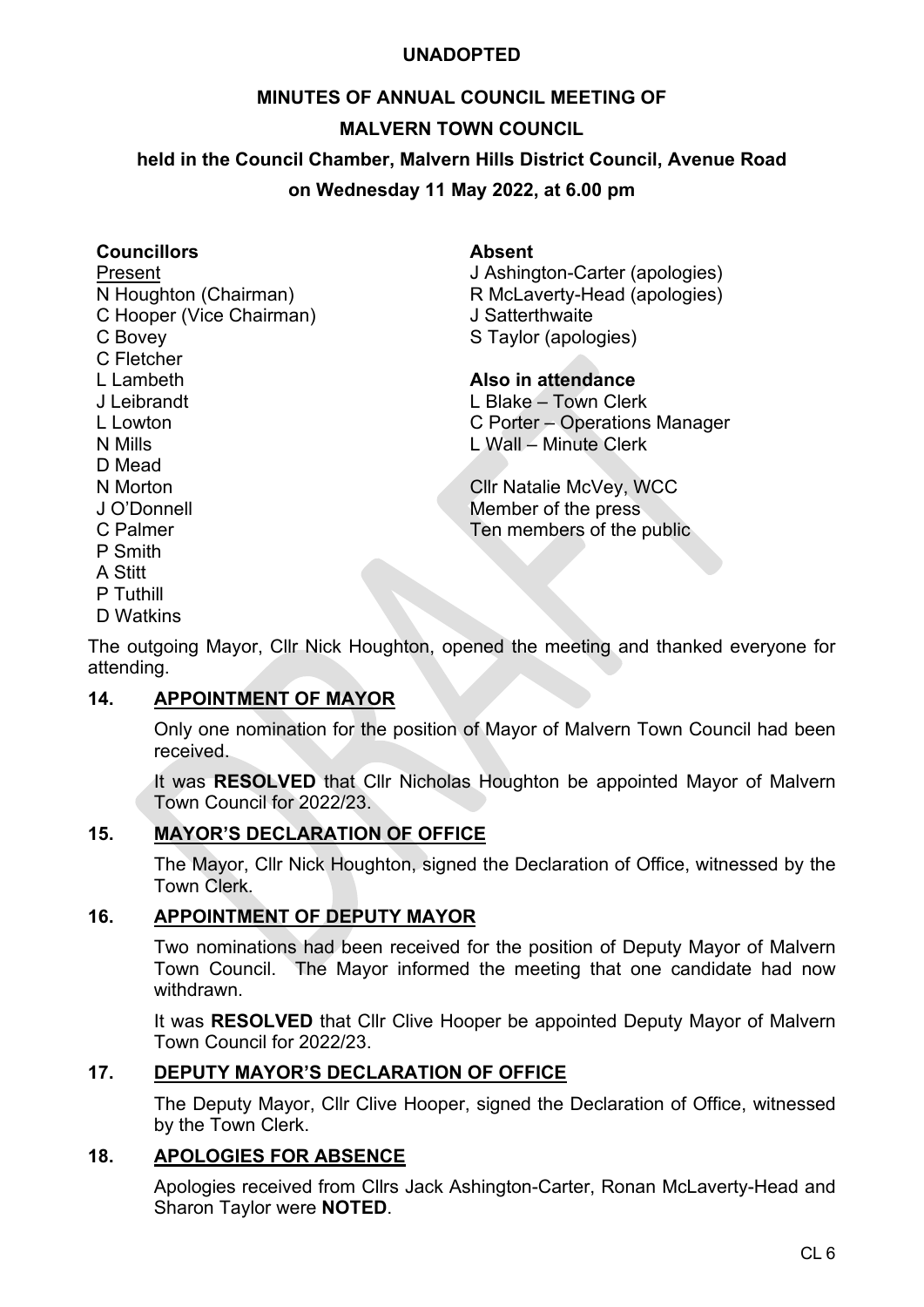# **19. DECLARATIONS OF INTEREST**

Cllr David Mead – agenda item 18 Planning Consultations: Cllr Mead lives on the boundary of the land in planning application 21/01513/FUL, 41 Geraldine Road.

#### **20. MINUTES OF PREVIOUS MEETING**

It was **RESOLVED** that the minutes of the following meeting be approved and adopted as a correct record of the proceedings, and they were signed by the Mayor:

▶ Full Council meeting 13 April 2022.

#### **PUBLIC PARTICIPATION**

James Yolland spoke on behalf of approximately seventy residents living with half a mile of the site in amended planning application 21/01513/FUL, 41 Geraldine Road. Ten residents attended the meeting, this number being limited due to room constraints

Whilst the residents did not object to a development and agreed there was a need for social housing, they felt the amended application did not address the problems raised previously and were frustrated by the absence of any consultation or communication by Keon Homes Limited.

The residents' group had then been in touch with Platform Housing, who would take ownership of, and manage, the development when finished. Representatives from Platform had been amenable to further discussions and said that they did not consider the most recent, amended planning application to be a final design.

A document listing the key points of contention had been circulated to councillors prior to the meeting; these were identified and summarised by Mr Yolland as follows:

Overdevelopment of the site – despite the number of houses proposed being reduced from 37 to 28, the density of housing would still be almost three times that of the local area. This would be at the detriment of the residents of the new development, the residents in the surrounding areas and the character of the local area. The amended plans are also 130% of the SWDP 13 required average housing density.

Trees – the tree survey is inadequate, contains errors and omissions and miscalculates root protection areas (RPAs). It allows for the removal of two veteran oak trees which are mentioned in records held at Malvern Museum.

Traffic analysis – the transport statement has remained largely unchanged, with no proper analysis having taken place, relying instead on estimated traffic movements based on a large, busy primary school in Birmingham. It misquotes the Worcestershire County Council's Streetscape Design Guide saying there is no need for a full detailed Transport Assessment and Travel Plan because the proposed development is not in conformity with the adopted development plan. The Transport Statement is fundamentally flawed and creates real safety issues for the users of Geraldine Road, particularly at peak times.

Safety and vulnerable residents – the area has a high proportion of elderly and vulnerable residents who have expressed concerns over their safety in the future if the development goes ahead in its current format. Residents feel there could be an opportunity for the two main communities to be joined together, and age restrictions for new residents imposed so that there is a predominant age and needs profile.

In summary, Mr Yolland urged Town Councillors to not support the application.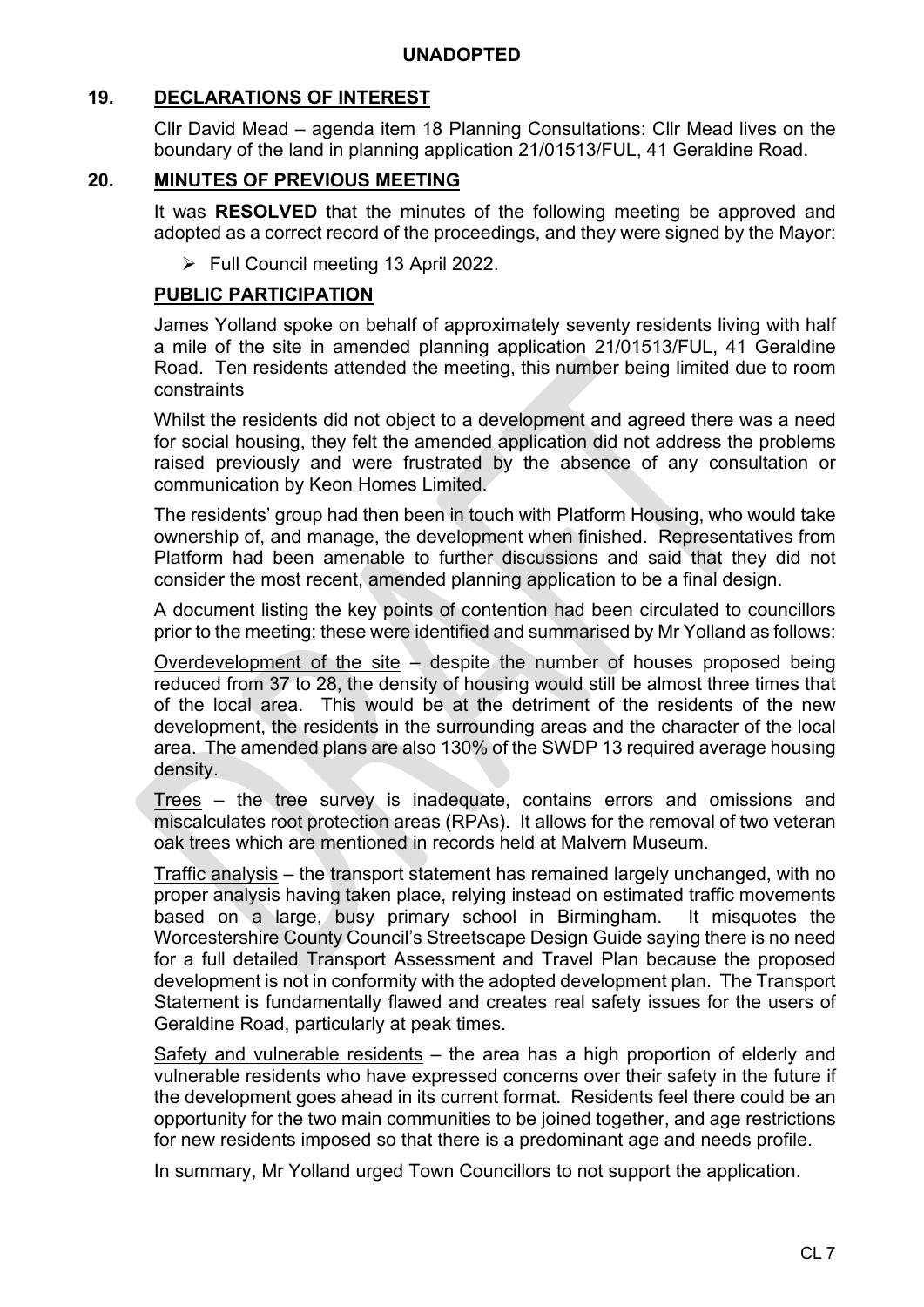#### *The Chairman announced that he would be altering the order of business so that agenda item 18, Planning Consultations, could be brought forward and discussed.*

Councillors agreed that the overdevelopment of the site was not acceptable and that further consultation with Platform Housing was essential, to protect vulnerable local residents and school children from The Chase School. MHDC should be involved in these discussions. It was also very important that no protected trees were removed and members looked forward to hearing comments of Mr Lewis-Farley, Tree Officer at MHDC.

It was **RESOLVED** that the Town Clerk would compose a letter on behalf of Malvern Town Council, to be scrutinised by the Mayor and Deputy Mayor prior to sending, to include the following points:

- Malvern Town Council strongly opposes the amended proposals despite a reduction in housing numbers from 37 to 28.
- Concerns about housing density, inadequate transport statements, impacts on trees and the effect on vulnerable residents should be included along with further points made in document submitted by Jude Gibson.

It was also **RESOLVED** that Cllr Hooper would attend the Southern Area Planning Committee meeting when the planning application was discussed to present the Town Council's objections.

#### *The Mayor then reverted to the original order of the agenda.*

Cllr Paul Tuthill announced his resignation from the Town Council and left the meeting at 6.30pm.

### **21. MAYOR'S ANNOUNCEMENTS**

The Mayor reported that the Peaks Challenge Walk had been very successful and that Bands in the Park had now made a welcome return to Priory Park on Sunday afternoons, although volunteers were still required for stewarding duties. He was considering his choice of charity for 2022/23 and would announce it shortly.

# **22. UPDATE ON TOWN COUNCIL OPERATIONS AND ACTIVITIES**

Demolition of Victoria Park - a prior approval application for the demolition of Victoria Park has now been submitted with an anticipated demolition date of 7 June 2022. A site notice is currently being displayed and needs to stay up for 21 days. Once this time is up MHDC will provide written confirmation of whether they grant prior approval for the demolition.

Flags - Town Council staff have been busy putting up flags and flagpoles across the town and in view of the Jubilee year, there are more this year than ever before hopefully brightening up the three centres of Great Malvern, Barnards Green and Malvern Link.

By-elections - Officers have now received the breakdown of costs for the three byelections held last year in Chase, Pickersleigh and Dyson Perrins wards. They amount to a little under £20,000. These costs were not anticipated in the annual budget. The Town Clerk pointed out that there would be further costs following resignations at the meeting.

Peaks Walk and Health & Wellbeing Fair - despite some issues with bookings being slow on both these events, both marked a successful return after two years of cancellations. Over 65 walkers took on either the long or short walks and at present over £1700 has been raised for the DEC Ukraine Humanitarian appeal with the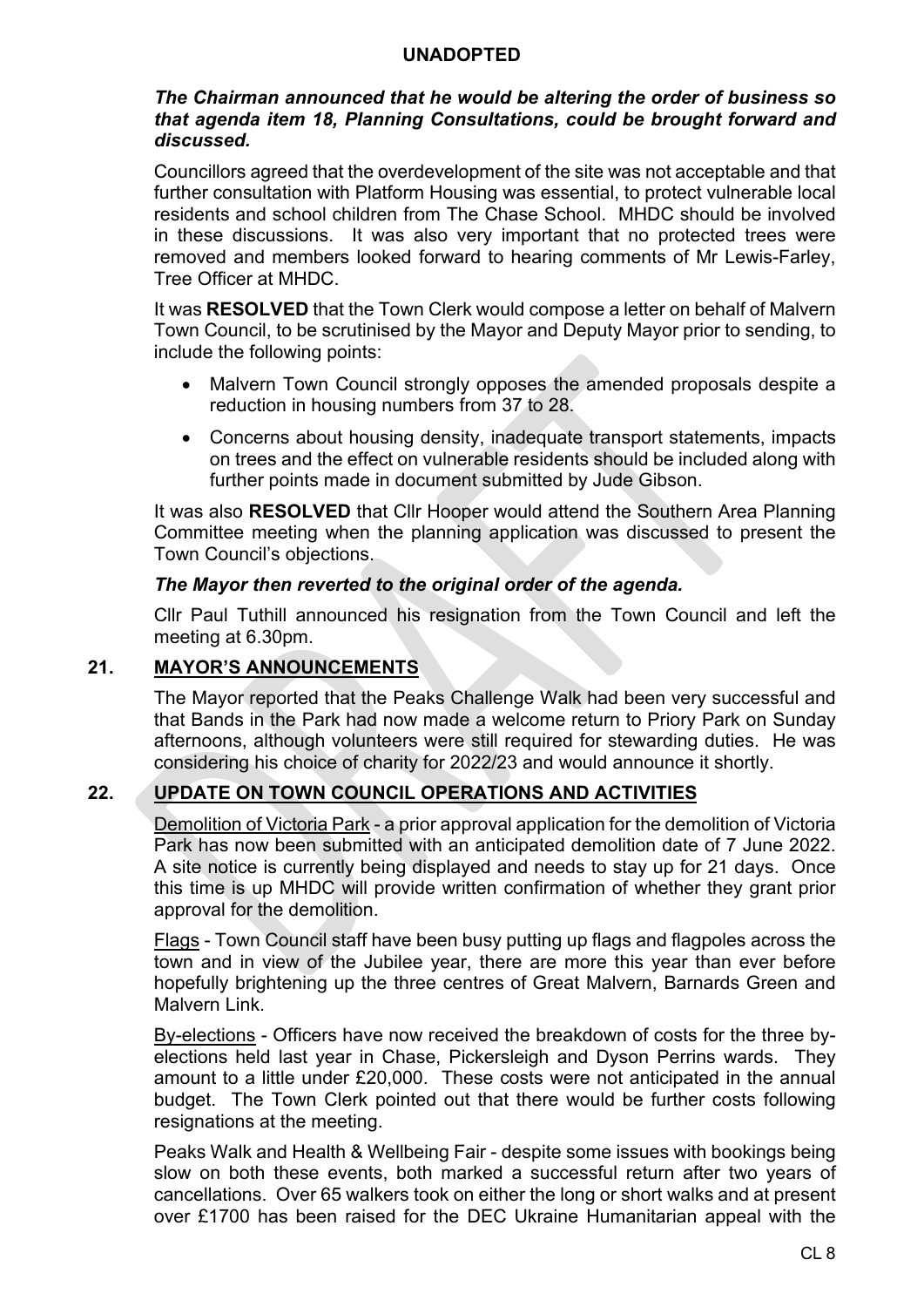figure still rising. Cllrs Watkins and Bovey were congratulated on finishing the long walk.

The Health and Wellbeing event saw a steady flow of visitors during the day with good feedback received.

# **23. REPORTS BY COUNTY AND DISTRICT COUNCIL REPRESENTATIVES**

**Natalie McVey County Councillor Malvern Trinity Division, District Council West Malvern** had not had many meetings to attend since the last Town Council meeting, however, she had visited two schools to discuss mental health issues, and also met with staff at The Cube. Unfortunately, the most recent Highways Officer had been moved to Worcester and a replacement was awaited. Cllr McVey was hoping to receive an explanation for this disruption which she would pass on at a later meeting. Problems with highways, drainage in West Malvern and speeding generally persisted, the latter being demonstrated by two recent serious road incidents. Cllr McVey had also made enquiries as to why the Number 44 bus service had been reduced to finishing at 5.30pm on a Saturday and not running at all on a Sunday, which was a concern.

Cllrs Beverley Nielsen and John Raine had submitted their apologies for nonattendance.

**Cllr Cynthia Palmer District Councillor, Priory Ward** informed councillors that the Malvern Hills Trust would light a beacon on Worcestershire Beacon at 9.45pm on 2 June in celebration of the Queen's Platinum Jubilee.

- − The Queen's Baton Relay will pass through Malvern on 22 July as part of the relay for the Commonwealth Games.
- − John Michael has been elected as new Chair of the District Council.

# **24. TOWN COUNCIL WARD REPORTS/REPRESENTATIVES ON OUTSIDE BODIES**

There were no reports.

### **25. MEMBERS QUESTIONS**

None.

### **26. REVIEW OF COMMITTEES, TASK AND FINISH GROUPS AND APPOINTMENT OF MEMBERS FOR THE 2022/23 COUNCIL YEAR**

Report AC01/22 was received and accepted.

### **Policy and Resources Committee**

It was **RESOLVED** that membership of the Policy and Resources Committee be confirmed at nine members with membership as follows:

- 1. Cllr Ronan McLaverty-Head
- 2. Cllr Clive Hooper
- 3. Cllr Neville Mills
- 4. Cllr Jack Satterthwaite
- 5. Cllr Jack Ashington-Carter
- 6. Cllr Aidan Stitt
- 7. Cllr James O'Donnell
- 8. Cllr Clive Fletcher
- 9. Vacancy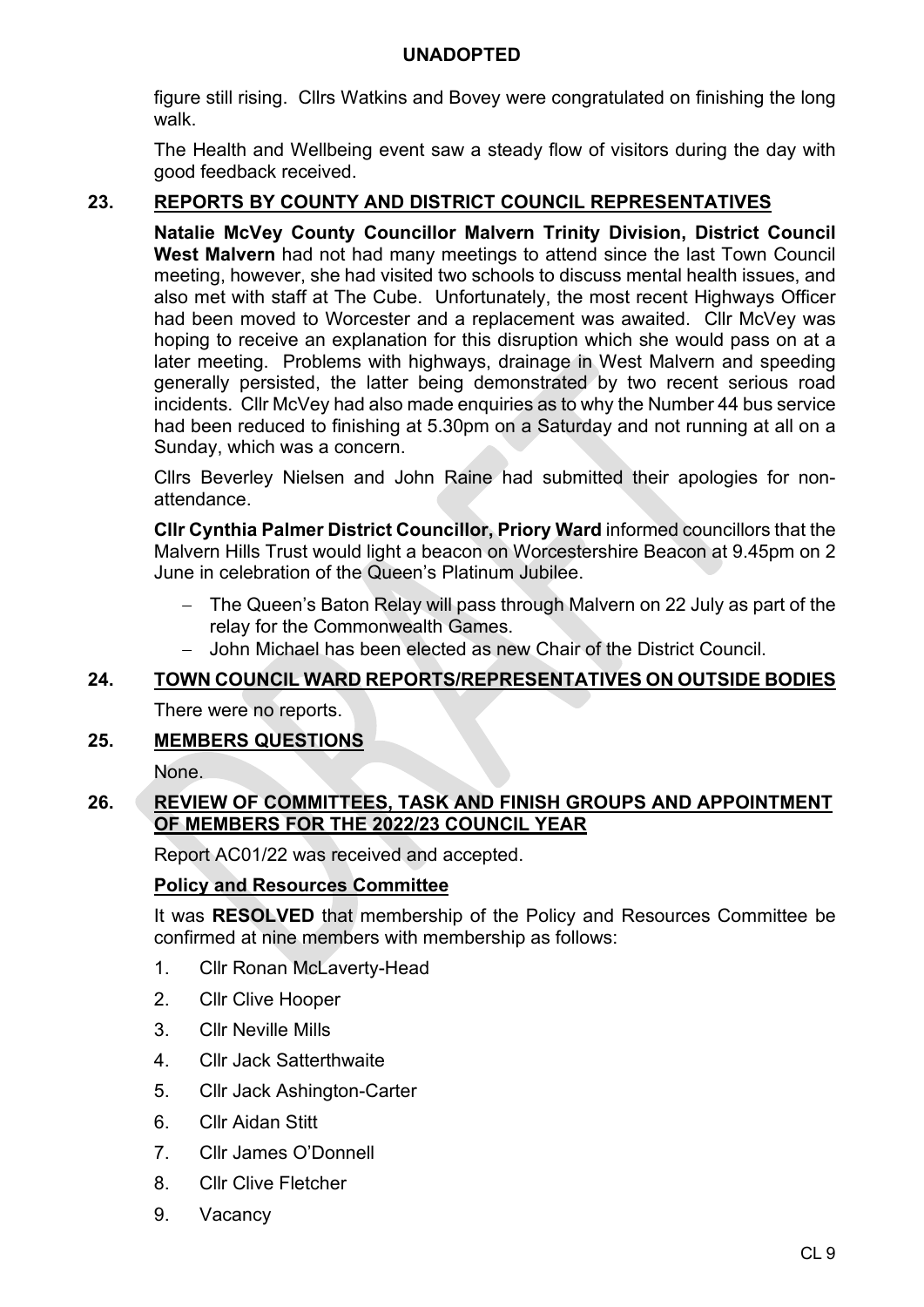# **Operations and Planning Committee**

It was **RESOLVED** that membership of the Operations and Planning Committee be confirmed at ten members with membership as follows:

- 1. Cllr Cynthia Palmer
- 2. Cllr Peter Smith
- 3. Cllr Sharon Taylor
- 4. Cllr David Mead
- 5. Cllr Josephine Leibrandt
- 6. Cllr Caroline Bovey
- 7. Cllr Lou Lowton
- 8. Cllr Lynne Lambeth
- 9. Cllr David Watkins
- 10. Cllr Neil Morton

### **Audit Committee**

It was **RESOLVED** that membership of Audit Committee be confirmed at five members as follows:

- 1. Cllr Cynthia Palmer
- 2. Cllr David Watkins
- 3. Cllr Caroline Bovey
- 4. Cllr Lynne Lambeth
- 5. Cllr David Mead

Council should note that Policy and Resources Committee members are precluded from sitting on Audit Committee.

### **Environmental Panel**

It was **RESOLVED** to disband the Environmental Panel with immediate effect and to include all business relating to environmental matters on the Operations and Planning Committee as a standing agenda item.

### **Emergency Decision Making Group**

It was **RESOLVED** to confirm membership of the Council's Emergency Decision Making Group as:

- 1. Mayor
- 2. Deputy Mayor
- 3. Chairman of Policy and Resources Committee
- 4. Vice-Chairman of Policy and Resources Committee
- 5. Chairman of Operations and Planning Committee
- 6. Vice-Chairman of Operations and Planning Committee

The Emergency Decision Making group will be called on if an urgent and time sensitive decision needs to be made and cannot be done within the normal meeting timetable.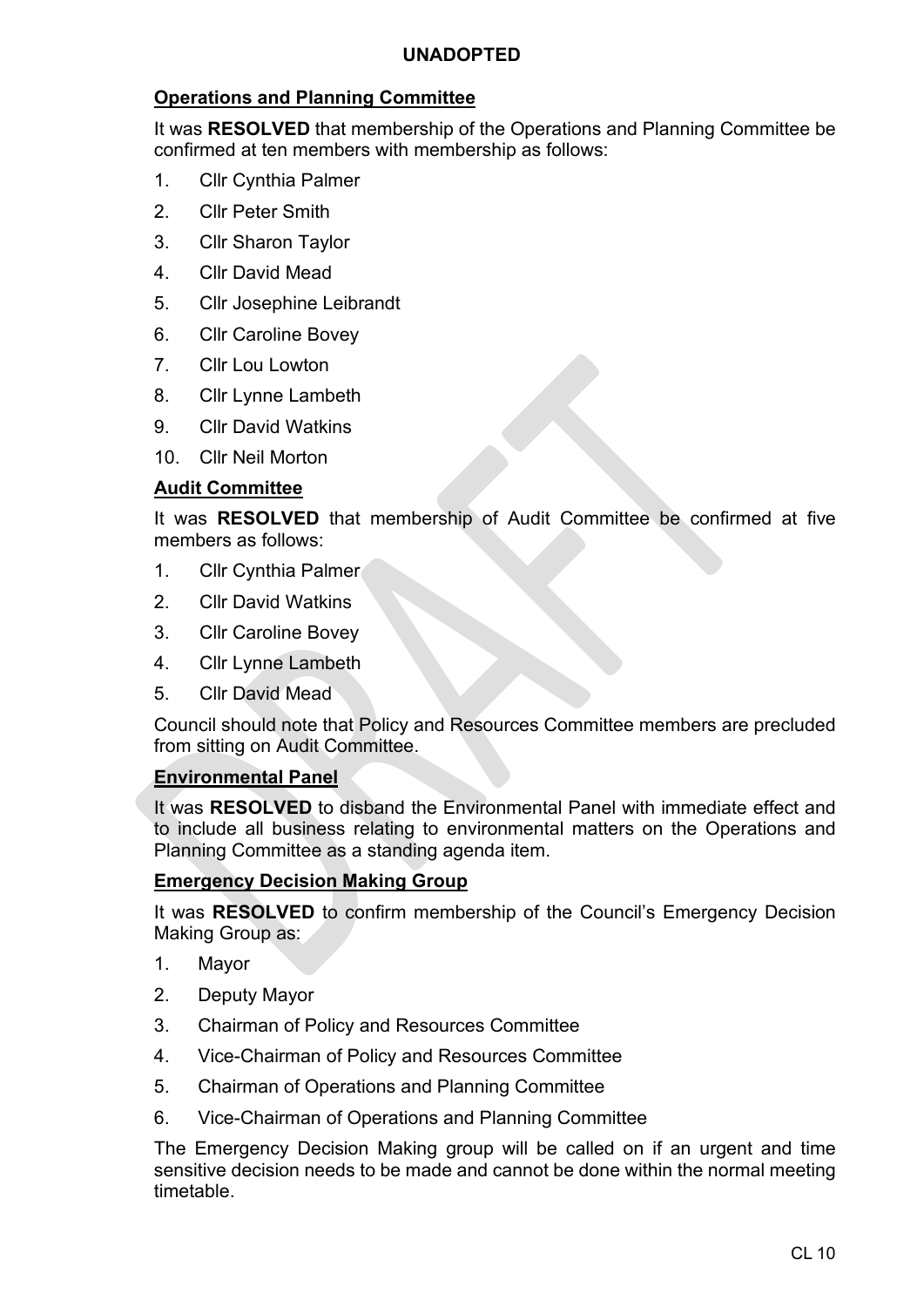Any report from a meeting of this group will be sent to the next meeting of Full Council.

# **Victoria Park Pavilion Task and Finish Group**

It was **RESOLVED** to confirm membership of the Victoria Park Pavilion Task and Finish Group at eight members as follows:

- 1. Cllr Clive Hooper
- 2. Cllr Lynne Lambeth
- 3. Cllr Josephine Leibrandt
- 4. Cllr Neville Mills
- 5. Cllr Cynthia Palmer
- 6. Cllr Peter Smith
- 7. Cllr Sharon Taylor
- 8. Cllr David Watkins

It was **NOTED** that this group is currently working on the final stages of this project.

### **Policy Review Task and Finish Group**

It was **RESOLVED** to agree continue this Task and Finish group with members as follows:

- 1. Cllr Aidan Stitt
- 2. Cllr Clive Fletcher
- 3. Cllr David Mead
- 4. Cllr Jack Ashington-Carter
- 5. Cllr Sharon Taylor

#### **Other**

It was **RESOLVED** that all other task and finish groups be suspended, although it was noted that these can be set up at any time during the year either by Council or a committee, to carry out a specific task and report back.

#### **Chairmanship**

It was **RESOLVED** that all committees and task and finish groups will elect a Chairman and Vice-Chairman at the first meeting of the new council year. Members were reminded that following a council decision, training for Chairmen and Vice-Chairmen is mandatory and must be completed as soon as is reasonable. Training is only required once in every council term and therefore any members who have already undertaken training are not required to repeat this.

### **27. APPOINTMENT OF REPRESENTATIVES ON OUTSIDE BODIES**

Report AC02/22 was received and accepted. It was **RESOLVED** that the appointment of representatives to outside bodies for 2022/23 be determined as below:

| <b>Outside Body</b>                               | <b>Councillor(s) for</b><br>2022/23 |
|---------------------------------------------------|-------------------------------------|
| <b>Malvern Hills Council for Community Action</b> | Cllr Neville Mills                  |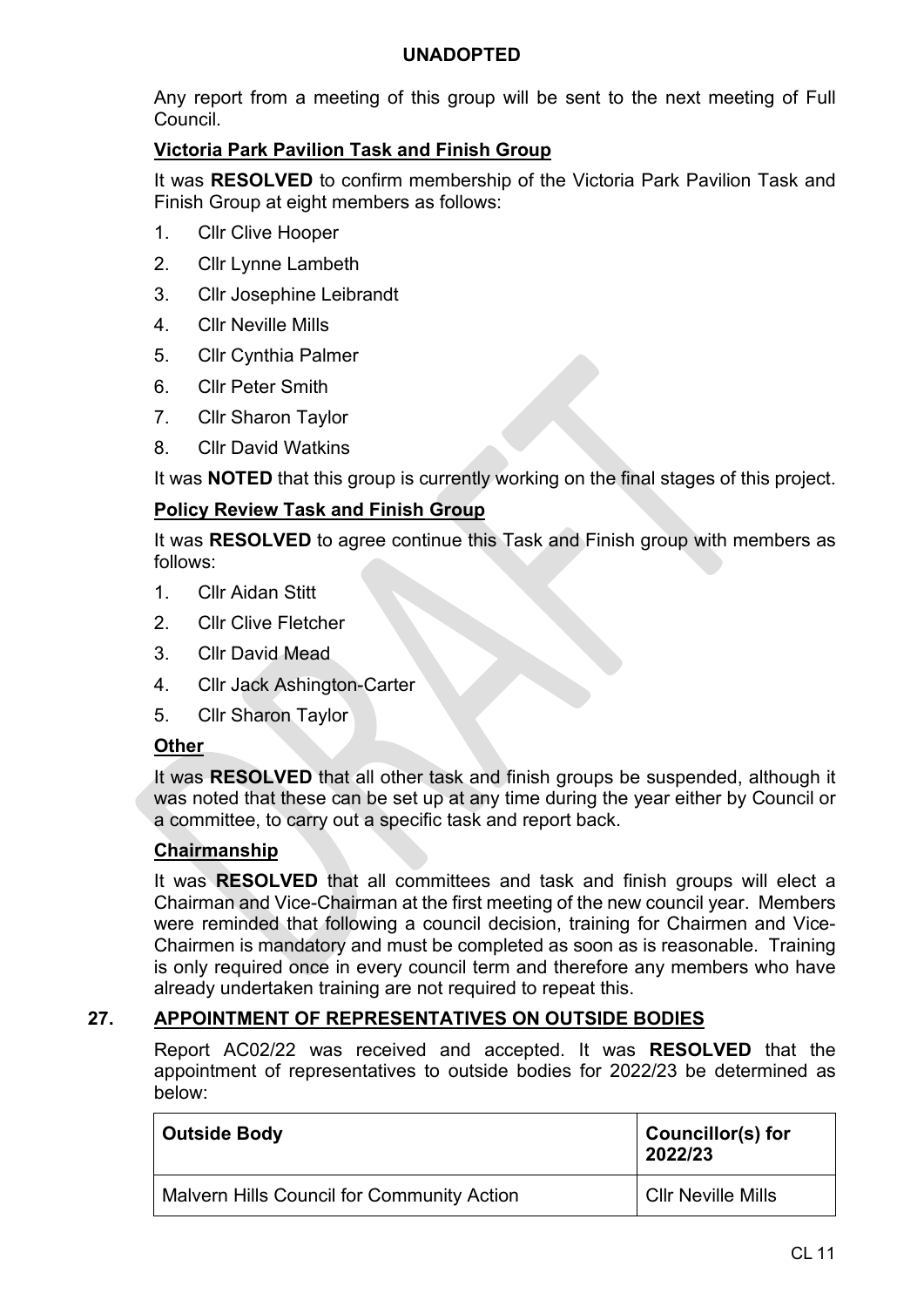| Malvern Hills CAB Management Committee                                                        | <b>Cllr Cynthia Palmer</b>                            |
|-----------------------------------------------------------------------------------------------|-------------------------------------------------------|
| Malvern Town Council/Malvern Hills District Council<br>Liaison Group (Mayor and Deputy Mayor) | <b>Cllr Nick Houghton</b><br><b>Cllr Clive Hooper</b> |
| County Association of Local Councils (CALC)                                                   | <b>Cllr Clive Hooper</b><br><b>Cllr David Mead</b>    |
| Malvern-Mariánské Lázně Community Partnership<br>(MLCP)                                       | Cllr Ronan<br>McLaverty-Head                          |
| Malvern-Bagnères de Bigorre Twinning Association<br>(MBTA)                                    | <b>Cllr Cynthia Palmer</b>                            |
| Malvern Twinning Steering Group ((Mayor and Deputy<br>Mayor)                                  | <b>Cllr Nick Houghton</b><br><b>Cllr Clive Hooper</b> |
| Malvern Hills College Task Force                                                              | <b>Cllr Clive Hooper</b><br><b>Cllr Lynne Lambeth</b> |
| <b>Malvern Hills Youth Action Network</b>                                                     | <b>CIIr Josephine</b><br>Leibrandt                    |
| Malvern Hills District Youth Action Parks Group                                               | <b>Cllr Josephine</b><br>Leibrandt                    |

# **28. BANK MANDATE AND PAYMENT SIGNATORIES**

Report AC03/22 was received and accepted.

It was **RESOLVED** to approve the following signatories for the management of the Town Council's bank account in accordance with legal and operations requirements and to approve internet banking schedules and to sign any cheques or other payment authorisations if they are required:

- 1. Mayor of Malvern Town Council, Cllr Nick Houghton
- 2. Deputy Mayor of Malvern Town Council, Cllr Clive Hooper
- 3. Cllr Lynne Lambeth
- 4. Cllr David Watkins
- 5. Cllr Peter Smith
- 6. Cllr Lou Lowton
- 7. Cllr David Mead

The following ongoing resolutions with respect to its bank accounts were **NOTED**:

- a) Two from the approved signatories in 2.1 above are required to issue instructions for any changes, modifications or additions to the Council's bank accounts.
- b) The key contact for managing the bank account and allocating user permissions is the Town Clerk.
- c) The Town Clerk (or in their absence, the Operations Manager) is fully empowered to act on behalf of the Council to ensure the smooth running of the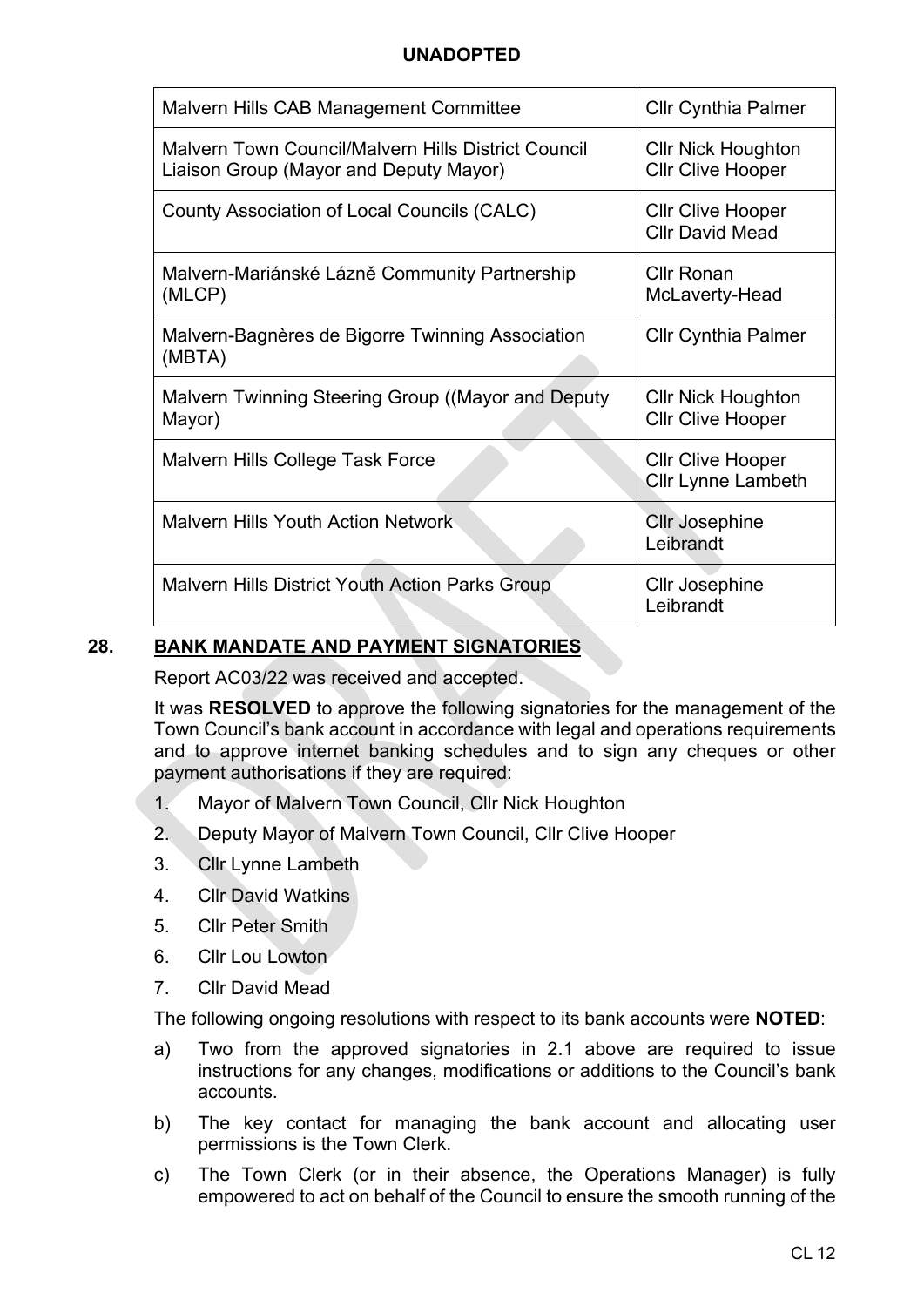Council's bank accounts, subject to all previous authorisation permissions being adhered to.

d) Two from the seven members agreed at 2.1 above are required to sign and approve internet banking schedules and direct debit instructions before payments are made by officers.

#### *Member of the Press left the meeting at 7.10pm*

### **29. PAYMENT OF ANNUAL SUBSCRIPTIONS/MEMBERSHIP OF ORGANISATIONS**

Report AC04/22 was received and accepted.

It was **RESOLVED** to approve the following subscriptions:

| Organisation                                          | <b>Estimated Cost</b> |
|-------------------------------------------------------|-----------------------|
|                                                       | 2022/23               |
| <b>Worcestershire CALC/NALC</b>                       | £2,346                |
| Chartered Institute of Public Finance and Accountancy | £355                  |
| <b>Local Government Employers</b>                     | £468                  |
| Institute of Cemetery Management                      | £95                   |
| <b>Cotswold Line Promotion Group</b>                  | £15                   |
| Caring for God's Acre                                 | £100                  |
| Rural Market Town Group (from 1 July 2022)            | £97                   |
| <b>Total</b>                                          | £3,476                |

# **30. ANNUAL REVIEW PROCESS**

Report AC05/22 was received and accepted.

It was **RESOLVED** to delegate a review of the following items, with any recommendations to come back to Full Council for ratification:

- a) Review of delegation arrangements to committees, subcommittees, staff and other local authorities – Policy and Resources Committee.
- b) Review of the Terms of Reference for Committees Policy and Resources Committee.
- c) Review and adoption of appropriate standing orders and financial regulations - Policy and Resources Committee.
- d) Review of inventory of land and assets including buildings and office equipment – Operations and Planning Committee.
- e) Review and confirmation of arrangements for insurance cover in respect of all insured risks - Policy and Resources Committee.
- f) Review of the Council's Complaints Procedure Policy and Resources Committee.